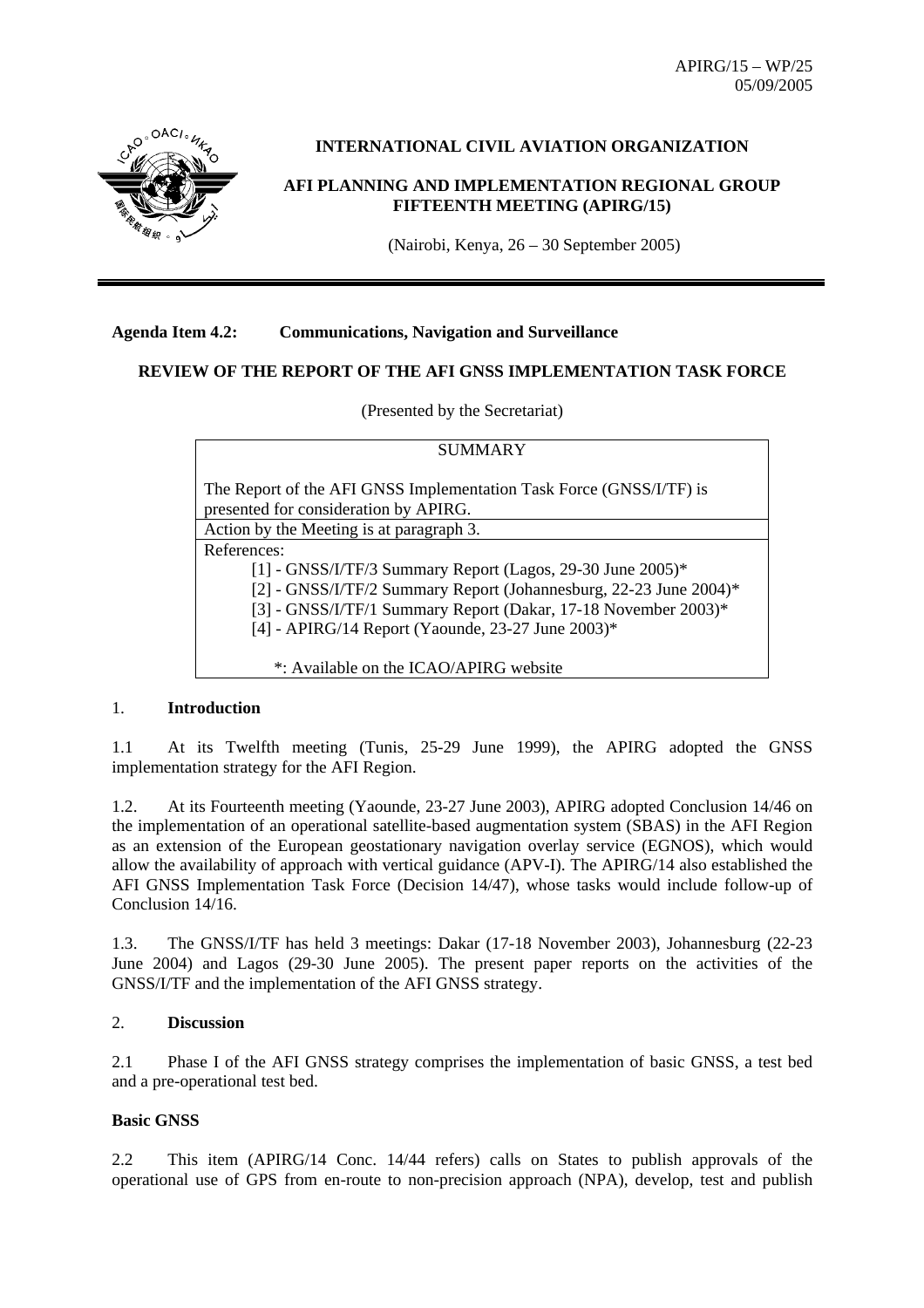non-precision approach and landing procedures. The status is as follows:

a) approval of operational use of GPS:

Cape Verde, Egypt, Ethiopia, Kenya, Malawi, Tunisia, South Africa and Sudan;

- b) approval pending:
	- Angola, Botswana, Democratic Republic of Congo, Lesotho, Mauritius, Mozambique, Namibia, Seychelles, Swaziland, Tanzania, Zambia and Zimbabwe: procedures tested but not yet published;
	- Benin, Burkina Faso, Cameroon, Central African Republic, Congo, Cote d'Ivoire, Gambia, Gabon, Equatorial Guinea, Madagascar, Mali, Mauritania, Niger, Senegal, Chad and Togo: procedures published but regulatory texts not yet published.

#### **Test Bed**

- 23. Three EGNOS test beds have been implemented in the AFI Region. Ten (10) reference and integrity monitoring stations (RIMS) have been deployed in Central, Southern and Eastern Africa, referred to respectively as Zone A, Zone B and Zone C. The status of the test beds is as follows:
	- a) AFI Zone A:
		- System managed by ASECNA;
		- RIMS operated since May 2003 at Douala, Brazzaville, N'djamena and Lome (now moved to Bangui).
	- b) AFI Zone B:
		- System managed by South Africa (ATNS), Namibia and Zambia;
		- RIMS operated since October 2004 at East London, Johannesburg, Lusaka and Windhoek.
	- c) AFI Zone C:
		- System operated in partnership with Central African Republic (ASECNA); Kenya (KCAA) and Ethiopia (ECAA);
		- Coordination by ICAO ESAF Office;
		- RIMS operational at Addis Ababa and Bangui since May 2005; and
		- 1 RIMS in Nairobi, which is connected, but subject to RF interference in the L1 (GPS) frequency, thus is not used for the computation of the corrections broadcast over the AFI Region. The RIMS is being relocated to another site.

24. The performance level of the AFI Zone A, Zone B, Zone C areas is APV-I. The availability is about 98.5% (between 97% and 100%). The position accuracy is typically 1m in the horizontal plane (95%) and 2m in the vertical plane (95%). Regarding integrity, no misleading information has been detected.

25. **Appendix A** shows an APV-I availability chart over the AFI area on 23 June 2005. The chart can be checked daily on the Internet at: http://ravel.esrin.esa.it/docs/egnos/estb/IMAGEtech/avail\_120\_ESTB.jpg.

26. During APIRG/14 flight demonstrations of APV-I were performed at Yaounde. Similar tests were conducted in Nairobi on 19 May 2005.

#### **Pre-operational test bed: AFI System Test Bed (ASTB)**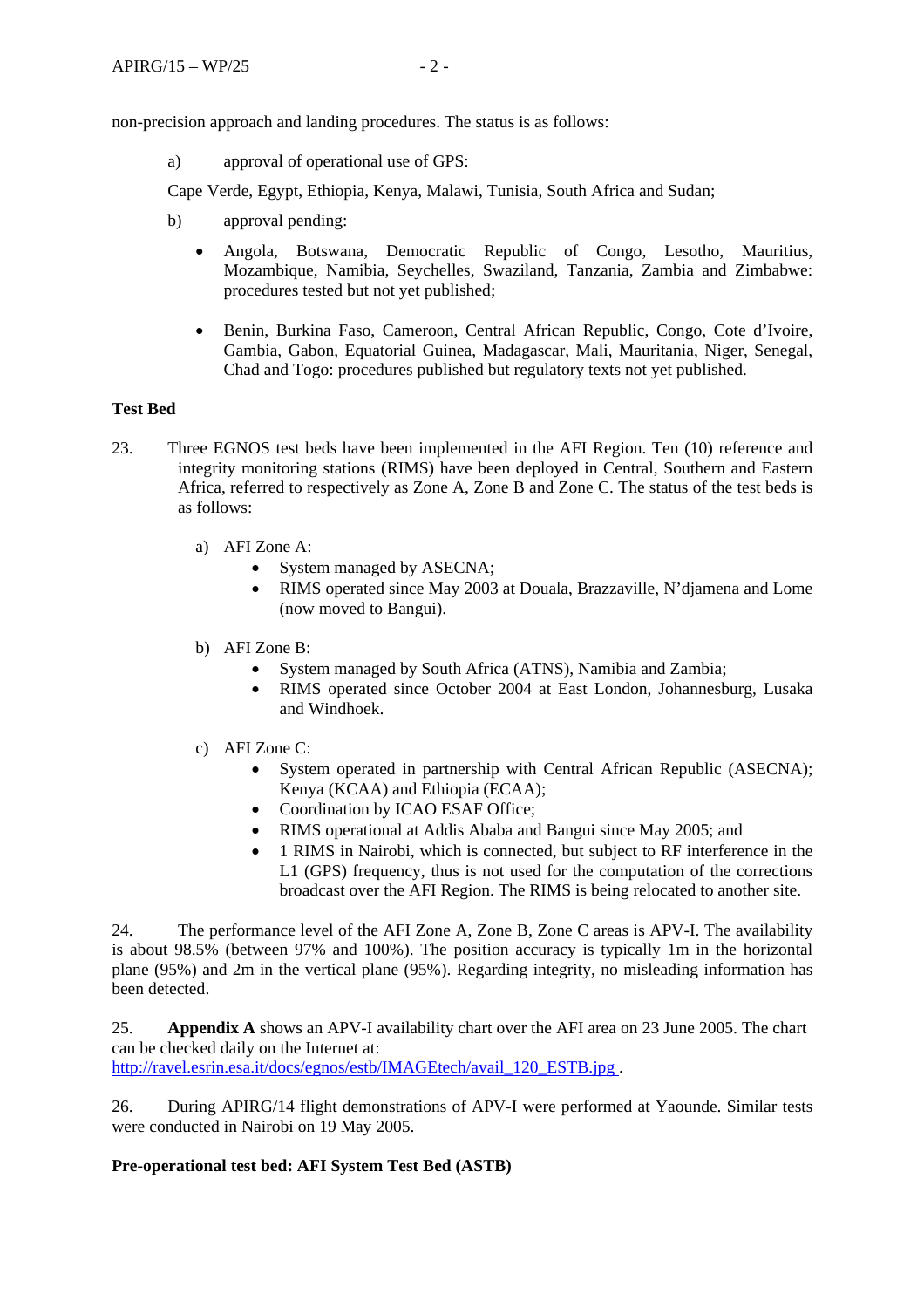27. In accordance with APIRG/14 Conclusion 14/46, an operational satellite-based augmentation system is to be implemented in the AFI Region as an extension of EGNOS, starting with a preoperational test bed. The pre-operational test bed, known as the AFI System Test Bed (ASTB), is to be built from the existing Zones A, B and C test beds with the addition of 4 RIMS to be located at Accra, Cape Town, Jeddah and Mahajanga. The objective of the ASTB is to provide APV-I signal over the AFI landmasses. The operation of the Cape Town and Mahajanga RIMS is planned during the fourth quarter 2005. It is planned to operate the ASTB until mid 2006.

#### **Studies and Planning for the operational SBAS**

28. Several studies and planning activities are being conducted, in cooperation with the European Commission and the European Space Agency, toward the implementation of the AFI operational SBAS, known as the *Inter-regional SBAS over AFI* (ISA). The work covers technical studies, institutional arrangements, cost benefit analysis and funding options. It should be noted that the development of ISA is included in the EGNOS evolution programme. The ISA will be composed of RIMS installed in the Mediterranean Development Area (MEDA) and RIMS installed south of the Sahara.

#### *Technical studies for ISA*

29. The European Space Agency (ESA) has completed internally work on the ISA mission requirements, analysis of ionospheric effects over AFI (which is continuing) and documentation for consultation of the industry.

210. ESA has contracted an industrial group to conduct detailed feasibility studies of the ISA, including ionosphere, communications network, central processing facility extension, ISA architecture and cost assessment, etc. The report is planned to be available during the first quarter 2006.

#### *Institutional framework for the ISA*

211. The Task Force, in view of the progress of the technical studies for the ISA, was aware of the urgency for the AFI Region to establish organizational structures capable of oversight, administration, operating and maintaining the Inter-regional SBAS over AFI (ISA). The Task Force developed an institutional model described in Appendix G to Reference [1]. The following institutional set-up was developed for ISA.

- a) Three sub-regional ISA service providers to be established:
	- i. AFI West and Central area, corresponding to FIRs of ASECNA States and FIRs Accra, Kano, Roberts et Sal;
	- ii. AFI South, which corresponds to the SADC States; and
	- iii. AFI East, which covers FIRs Addis Ababa, Asmara, Entebbe, Khartoum, Mogadishu, Nairobi and Seychelles.
- b) Each sub-regional ISA service provider to be appointed and supervised by a Management Board composed of the concerned States/ANSPs and users; and
- c) An AFI-wide ISA Supervisory Board, composed of ATS providers, users and ISA sub-regional providers, to coordinate with the three sub-regional management boards in b) above and with the Mediterranean Development Area (MEDA).

212. The proposed structure is shown at **Appendix B**. An example of composition of a subregional management board is also shown in Appendix B.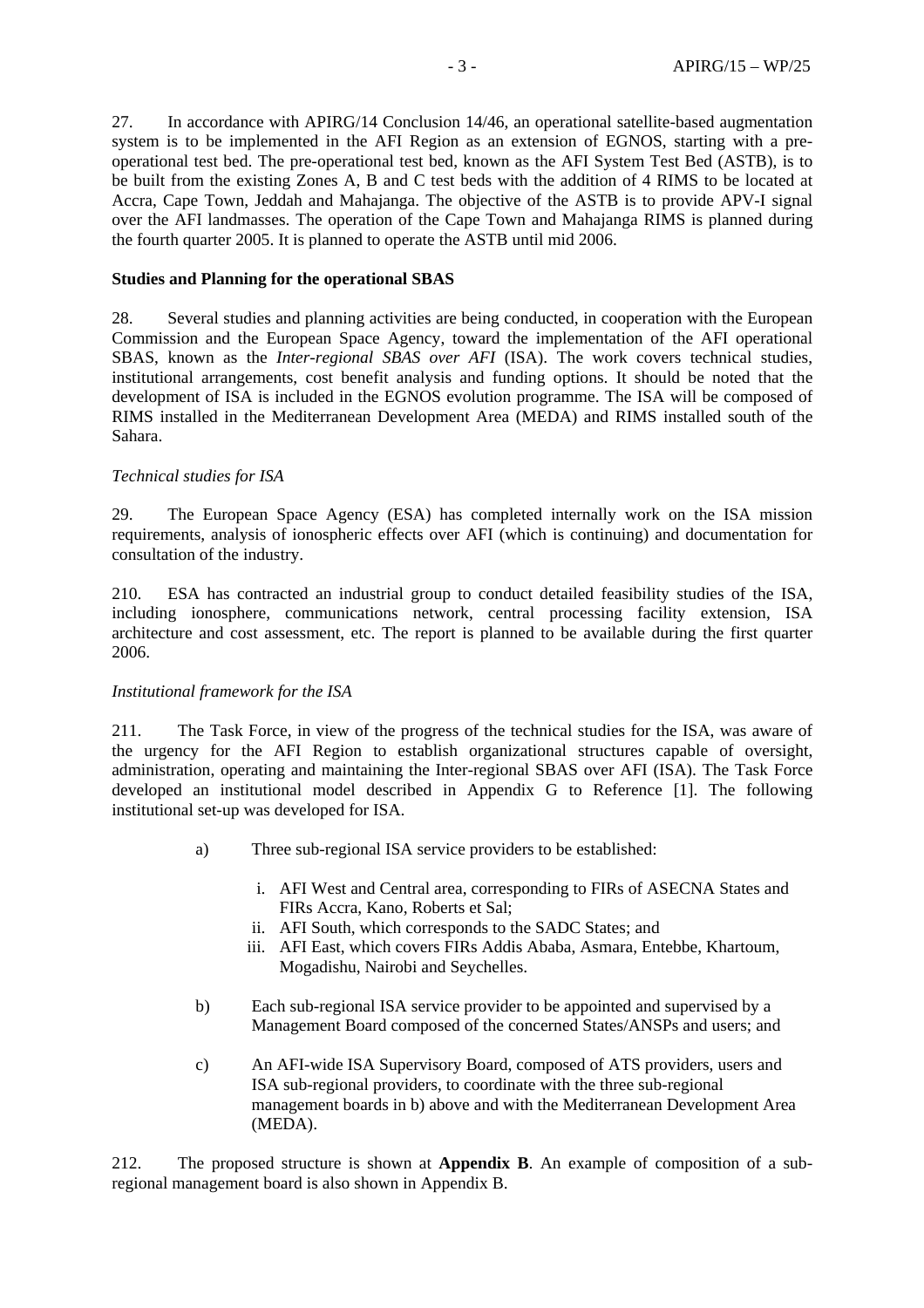#### *Cost benefit analysis*

213. The Task Force reviewed a study on the benefits of the Inter-regional SBAS over AFI (ISA). The study indicates that the benefits are most likely to arise from safety-of-life applications. The study estimates benefits of around  $\mathfrak{S}M-\mathfrak{A}0M$  in the early years, increasing to around  $\mathfrak{S}0M$  per year once all aircraft are equipped with SBAS receivers. The estimated costs of implementing and operating the ground infrastructure of SBAS would be around €10-12M per year. Ffurther studies are required to accurately determine both implementation and operating costs. Potentially significant benefits, such as avoiding the costs of replacing conventional navigation aids and the safety benefits have not yet been quantified in economic terms. It should be noted that the study did not take into account the cost of aircraft equipage, but indicated that they should be included in an update. One member of the Task Force does not agree with the results of the study. Nonetheless, cost/benefit analysis is still a task on the work programme of the Task Force.

#### *Funding options for ISA*

214. The Task Force has studied the funding options for the ISA and has concluded that they could comprise a combination of the following:

- a) Direct input from the designated sub-regional service providers;
- b) Input from the European Commission regional programmes, for the preparatory activities; and
- c) Loan from the European Investment Bank (EIB) for ISA infrastructure.

215. With regard to a) above, the Task Force agreed on the need for commitment by ATS providers to invest in ISA implementation. In this regard, it was proposed that a meeting for parties interested in ISA investment and management be organized during the last quarter of 2005.

216. With regard to b), the Task Force considered valid APIRG Conclusion 14/45 on the need to get the support and inclusion of ISA into the priority EDF programmes of regional economic  $\alpha$  organizations (CEMAC, COMESA, ECOWAS and SADC)<sup>1</sup>. The definition of these programmes is to be done in 2005-2006.

#### **The next steps for ISA**

 $\overline{a}$ 

217. The Task Force has identified the following priorities:

- a) Convene a meeting of potential investors in the ISA. A tentative period/venue was the week 5 to 9 December 2005, in Cairo, subject to confirmation;
- b) Study of the legal aspects and contractual framework of the proposed institutional arrangements; and
- c) Establish the institutional structures as soon as possible.

#### **Amendment of the AFI GNSS strategy**

218. The Task Force amended the AFI GNSS strategy as shown in **Appendix C.** The Secretariat has introduced in Appendix C the new ICAO terminology for approach with GNSS vertical guidance:

<sup>&</sup>lt;sup>1</sup> CEMAC: Economic and Monetary Community of Central African States

COMESA: Common Market for Eastern and Southern Africa

ECOWAS: Economic Community of West African States

SADC: Southern Africa Development Community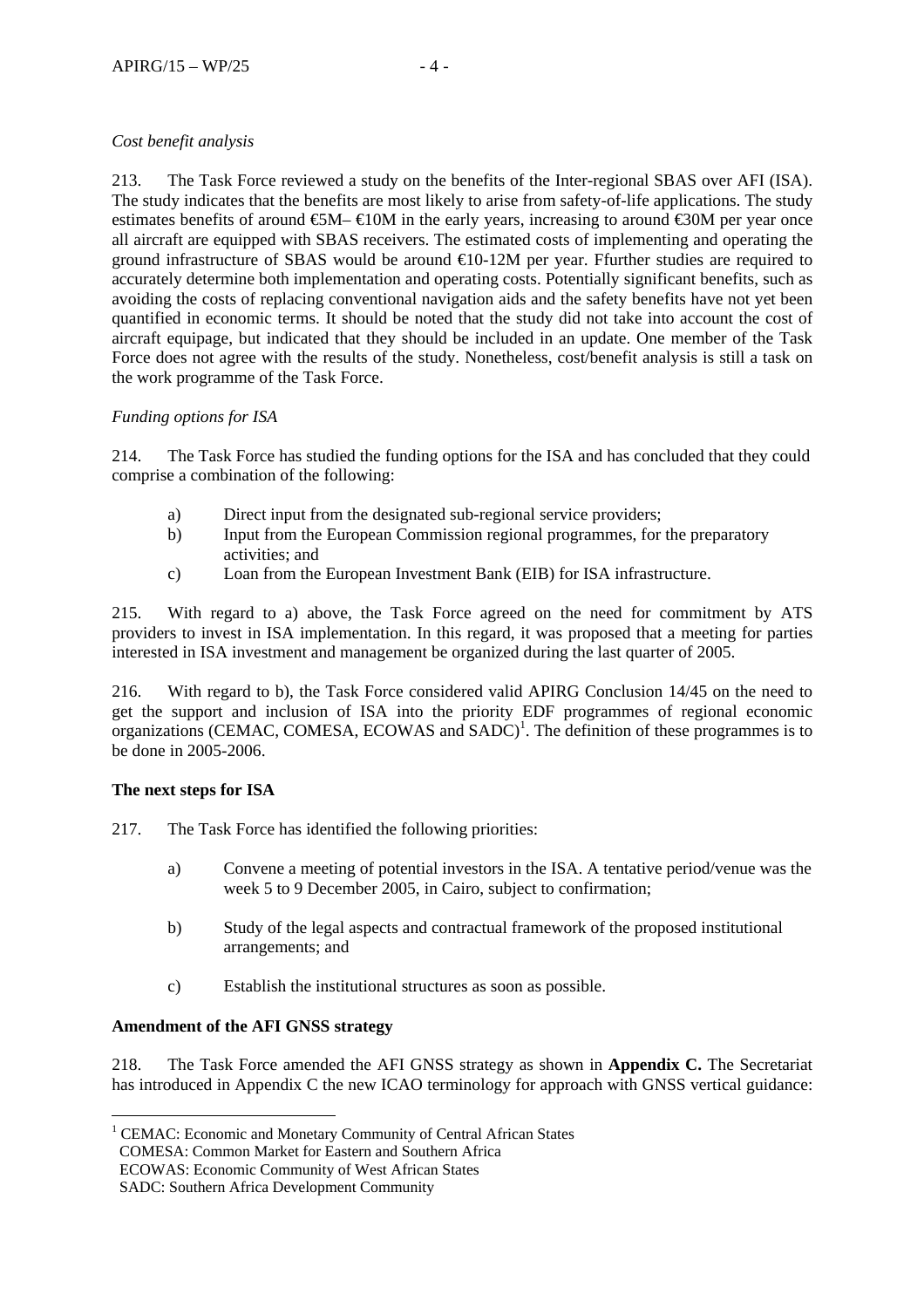*localizer performance with vertical guidance (LPV)*. This terminology applies to the two types of approaches with GNSS vertical guidance (APV-I and APV-II).

#### 3. **Action by APIRG**

- 3.1 The APIRG is invited to:
	- a) note the information provided in the paper;
	- b) endorse the proposed institutional framework for the ISA;
	- c) agree to the convening of a meeting of potential investors in the ISA; and
	- d) agree to the amendment of the AFI GNSS strategy as shown in Appendix C to this paper.

-----------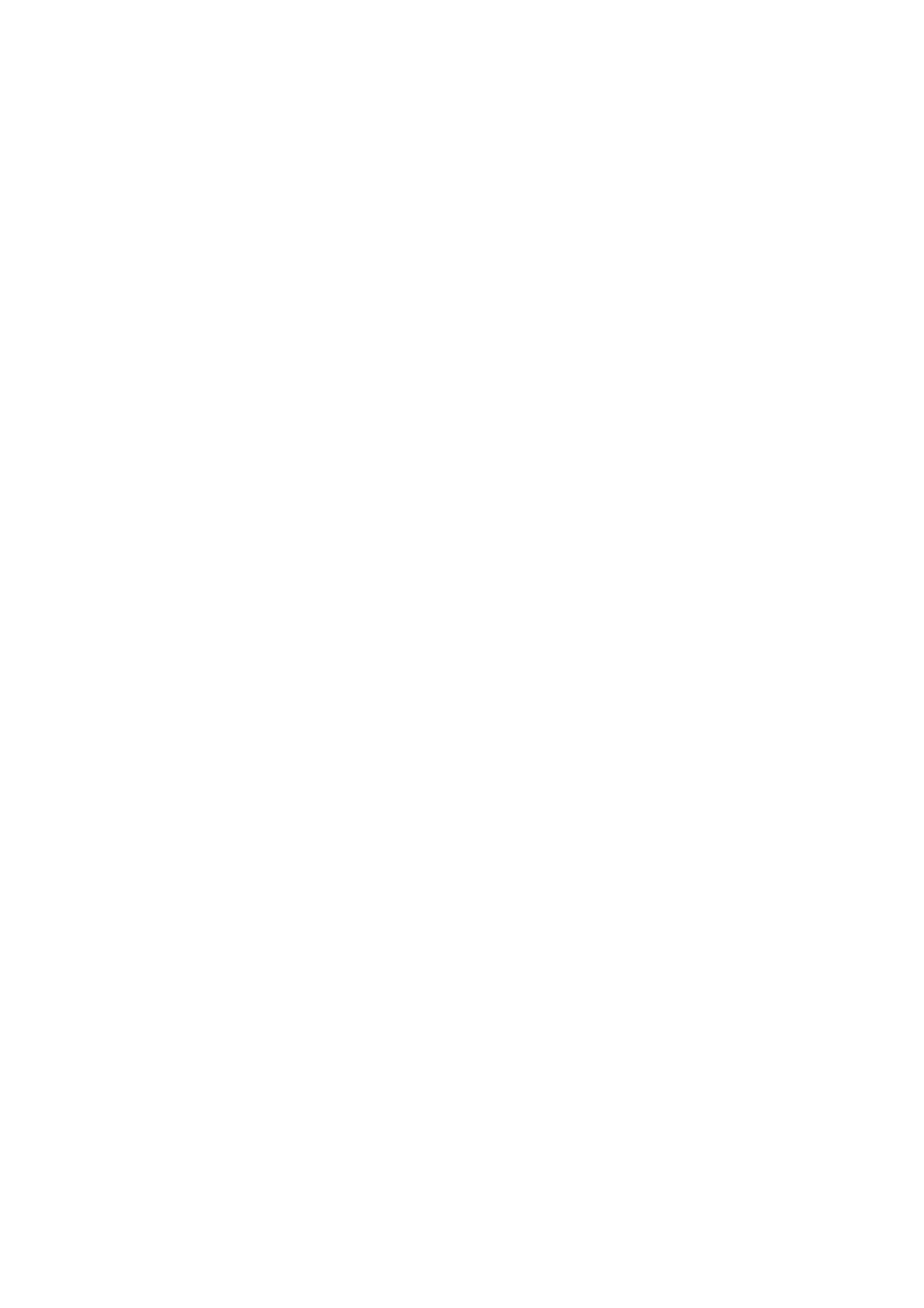### **APV-I availability over AFI Region 23 June 2005**

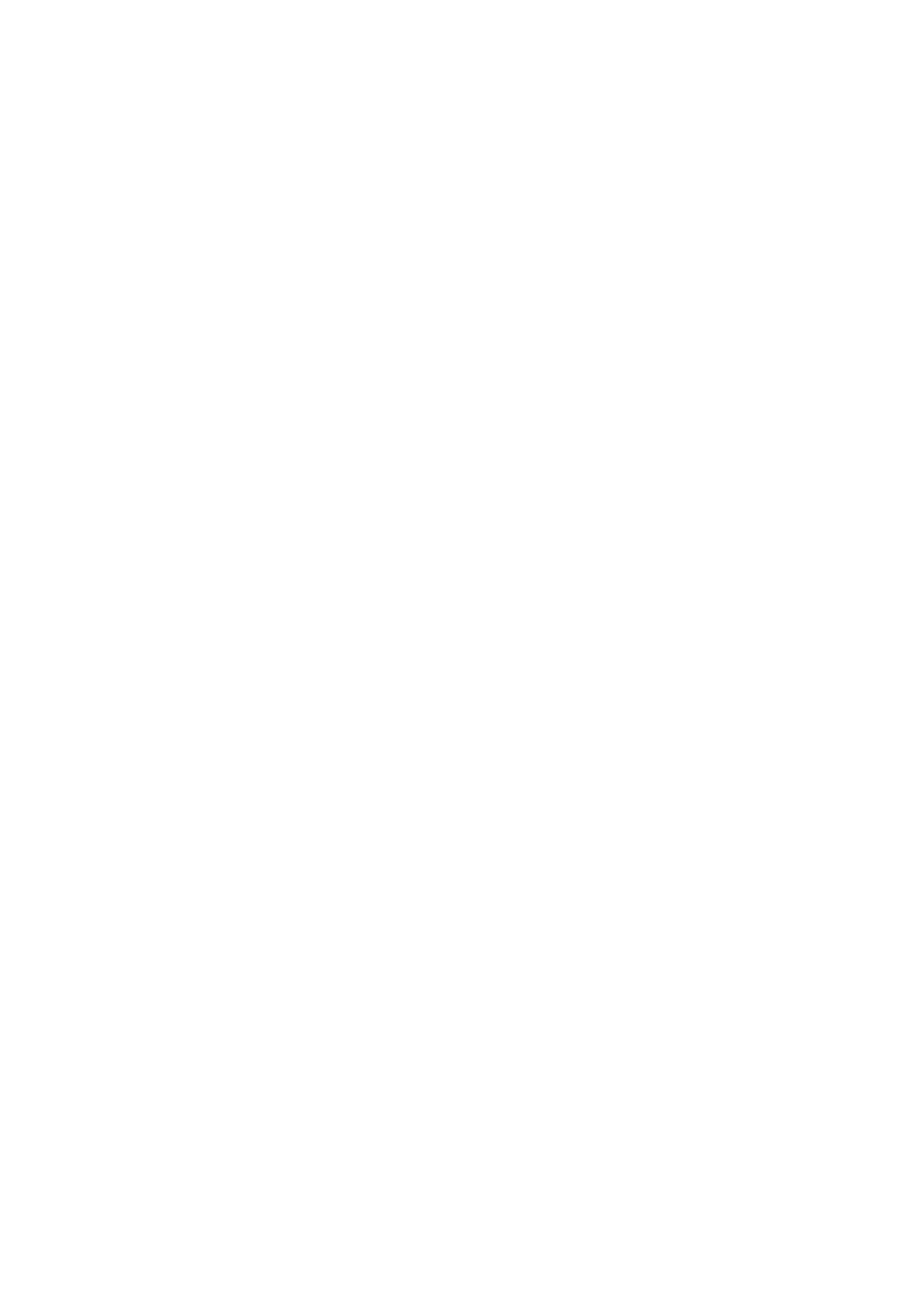# Institutional structures-proposal

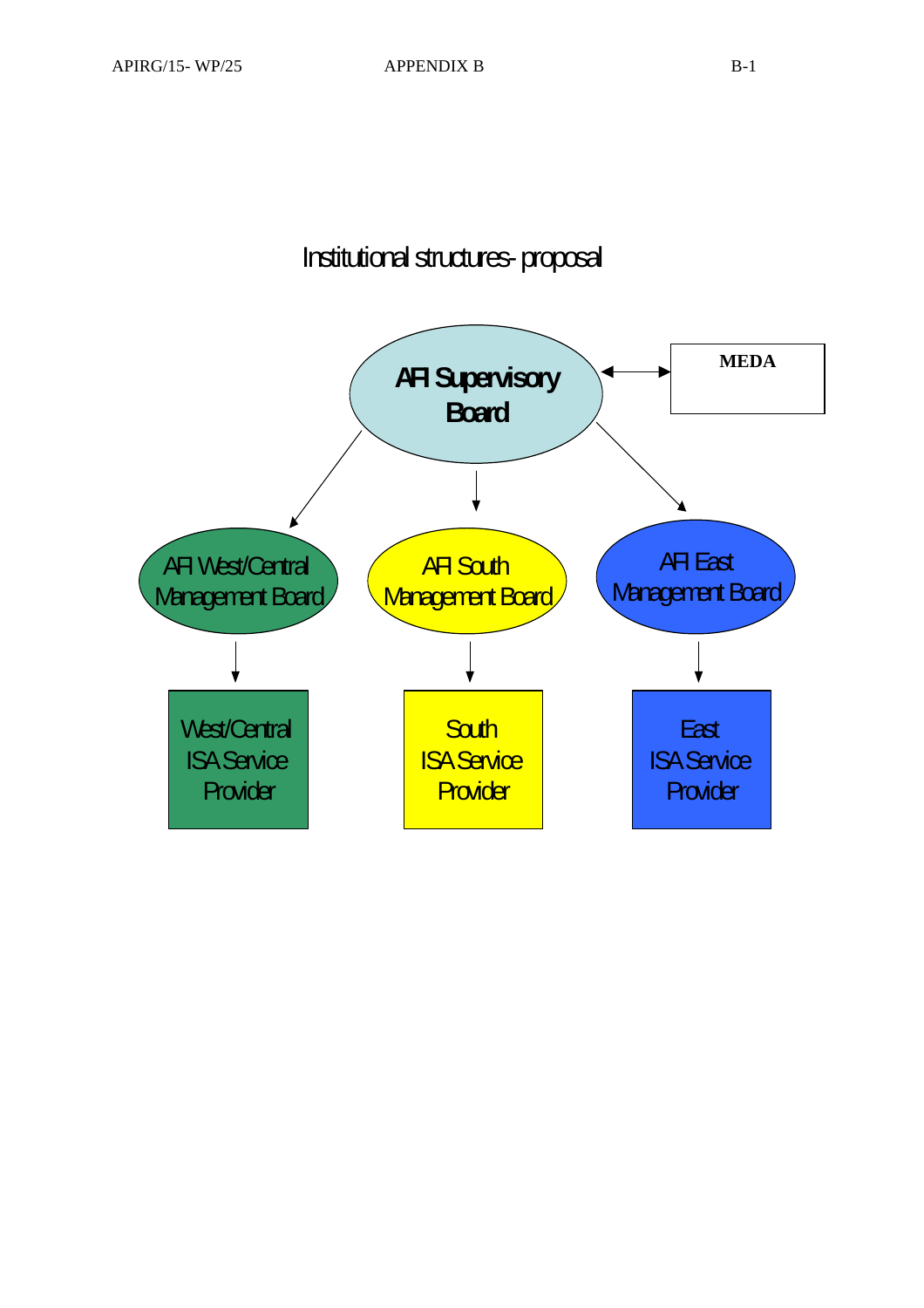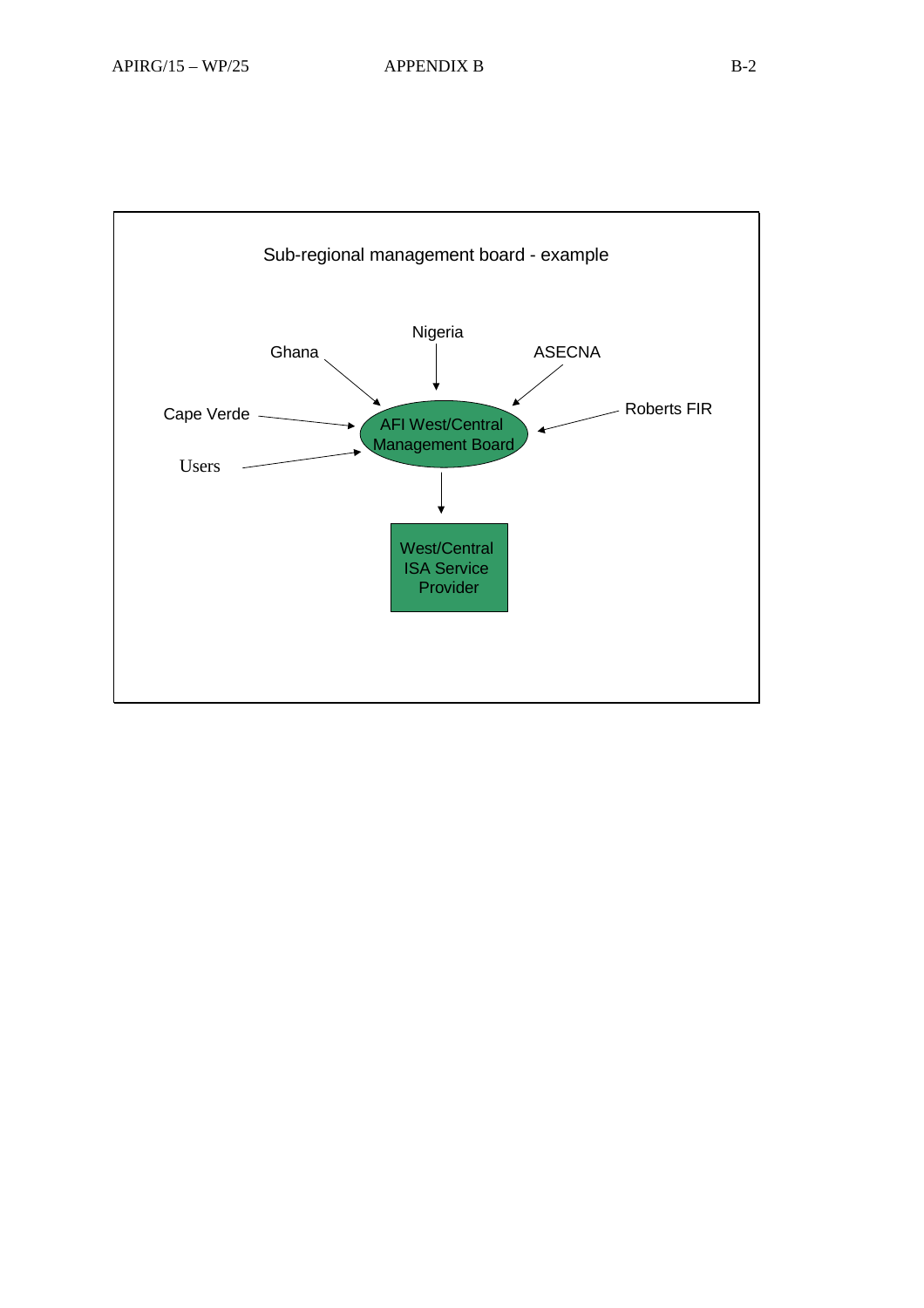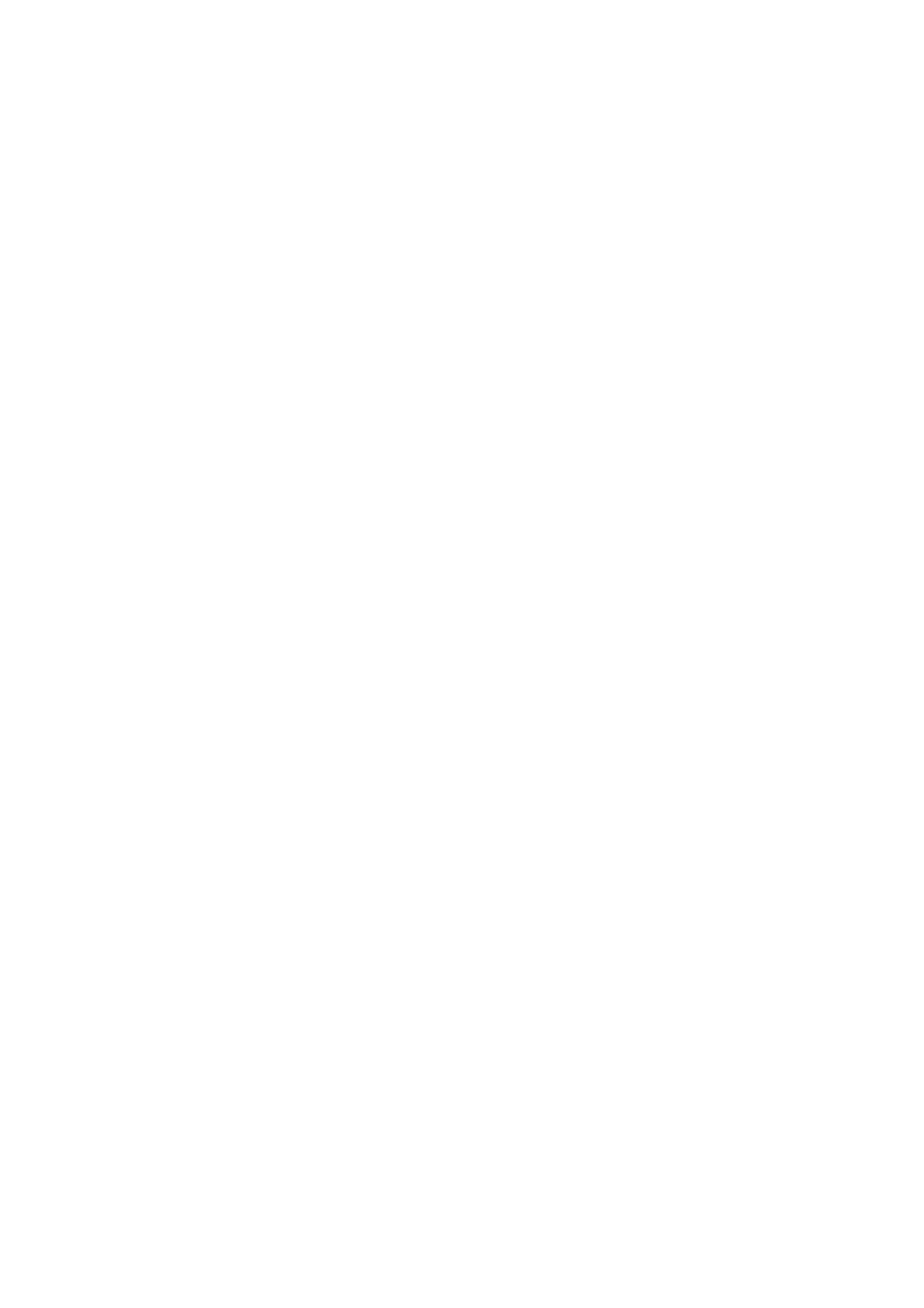### **CONCEPT OF THE GNSS STRATEGY FOR THE AFI REGION**

## **1. Introduction**

1.1 The purpose of the AFI GNSS strategy is to define an evolution path for replacement of groundbased navigation aids, i.e. VOR/DME/ILS/NDB, ensuring that operational and other concerns such as positive cost-benefit are fully taken into account.

1.2 The AFI GNSS strategy assumes availability of a GNSS meeting the specified parameters at every phase of deployment. It does not analyze GNSS systems configuration per se nor the advantages and disadvantages of various deployment strategies.

## **2.General Considerations**

2.1 By necessity, satellite-based and ground-based navigation systems will co-exist for a period of time. Considering that the operation of a dual system is detrimental to a positive cost-benefit, users and providers will co-operate with the view of reducing the duration of the transition period as much as possible, having due regard for the following principles:

- The level of safety will not be downgraded during the transition
- GNSS-based service must, before the end of the transition period, fully meet the required parameters of accuracy, availability, integrity and continuity for all phases of flight;
- During the transition, gradually evolving levels of functionality will be available.
- Operational advantage shall be taken of the available capabilities at every step of deployment.
- Methods of application will take into full consideration safety considerations of any functional limitations;
- Users must be given sufficient advance notice to re-equip before ground-based systems are decommissioned.

# **3. Evolving functionality**

3.1 **Phase I (Short term), up to 20042005**: *Additional ranging and health information on GPS constellation provided via GEO satellites* 

- This phase will allow the use of Basic GNSS as a primary-means of navigation-for en-route, approach down to for NPA and as a supplemental means navigation system for TMA. Existing ground infrastructure remains intact. **Phase I-A (up to 2003)**
	- An AFI GNSS test bed will be implemented to validate the objectives and differential correction algorithms of the operational EGNOS system to be implemented during Phase I.

#### **Phase I-B (up to 2004)**

- This phase will be achieved by the deployment of a network of RIM stations through the AFI Region.
- To prepare EGNOS implementation, numerous activities must be carried out: final system definition, specifications development, cost/benefit analysis (CBA) and funding, preparation of the institutional and operational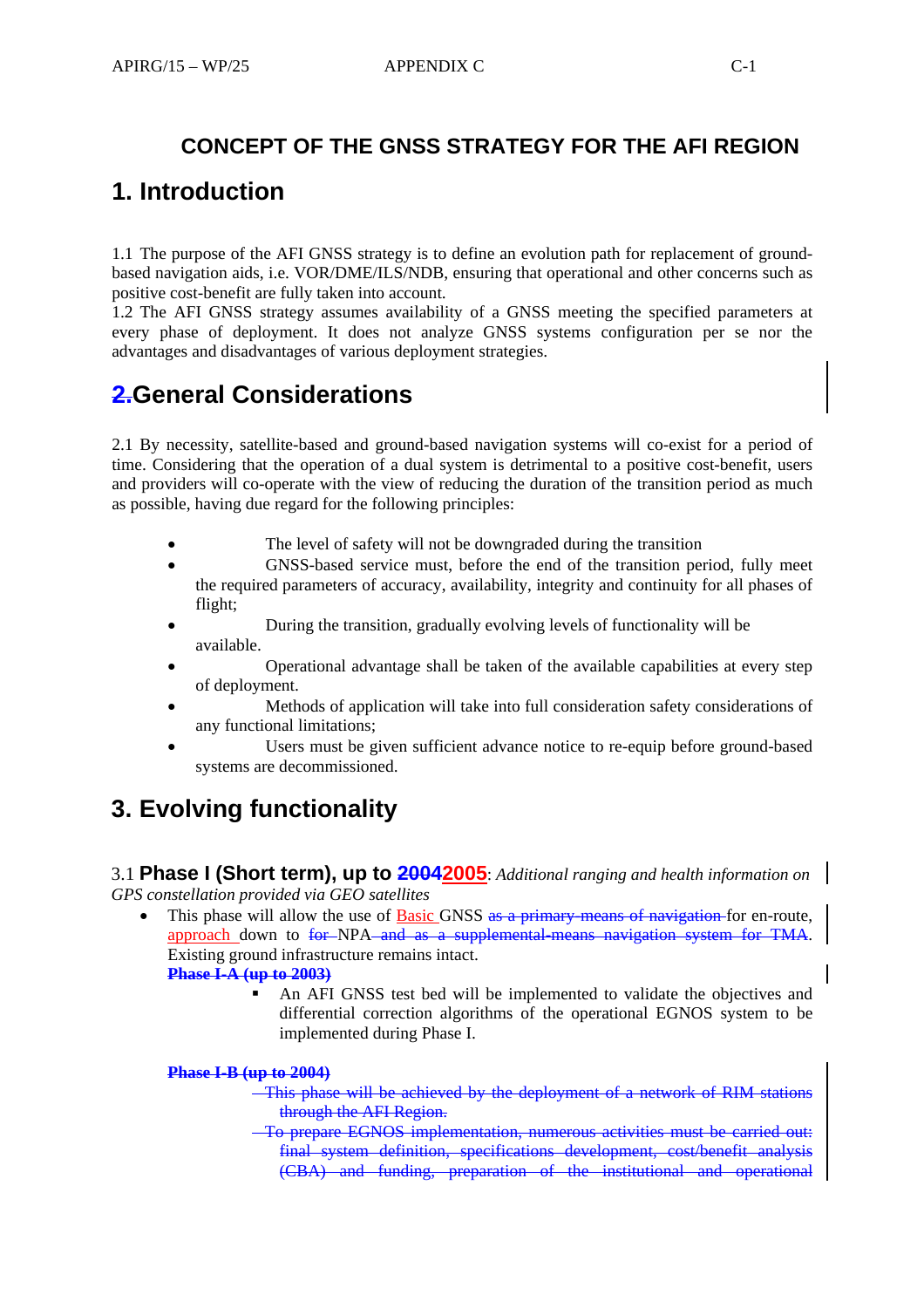framework and programmatic issues will be carried out.

**This phase will end with EGNOS validation in the AFI Region.** 

### 3.2 **Phase II (Medium term) 20056-2011**: *LPV* (*APV-I) -I,i.e localizer performance with*

*20m vertical accuracy, will be available everywhere in the AFI Region* 

- This phase will allow include for:
	- a) To prepare EGNOS implementation, numerous activities must be carried out: final system definition, specifications development, cost/benefit analysis (CBA) and funding, preparation of the institutional and operational framework and programmatic issues will be carried out, with EGNOS validation in the AFI Region.
	- $\frac{a}{b}$ b) En-route phase: sufficient capability to meet en-route navigation requirements everywhere in the AFI Region; GNSS is approved as a sole-means system-for enroute navigation, taking into account technical and legal developments, and institutional aspects. En-route navigation aids will be progressively withdrawn accordingly in consultation with users.
	- $\overrightarrow{b}$ ) C) Terminal areas: sufficient capability to meet TMA navigation requirements everywhere in the AFI region; GNSS is approved as sole-means for TMAs, taking into account technical and legal developments, and institutional aspects.
	- e)d) Terminal area VOR/ DME/NDB, and Locators not associated with ILS, will be progressively withdrawn in consultation with users during Phase II.
	- d)e) Approach and landing phase: sufficient capability for LPV (APV-1) in the whole AFI Region. ILS will continue to be provided at aerodromes<sup>1</sup>.
	- *Note 1: Where the requirements for approach and landing can be met by LPV (APV-1), the withdrawal of ILS CAT I should be considered.*
- During Phase II, the implementation of Long term GNSS will be developed.

3.3 **Phase III (Long term) 2012 onwards**: *It is assumed that at least two constellations of navigation satellites will be available. Sole-meansGNSS is approved for navigation services from enroute to CAT I operations. CAT I by SBAS or GBAS will be available in those locations where analysis of historical MET data or traffic characteristics justifies the requirement. Other requirements will be met by ground-based augmentation system (GBAS).*

- During Phase III, ILS CAT I will be withdrawn in consultation with users.
- Where CAT II/III ILS requirements have been confirmed, these facilities will remain unless technical evolution then demonstrates that the requirement can be supported by GBAS or SBAS.

## **4. Institutional issues**

- 4.1 Phases II and III of the AFI GNSS strategy will require the deployment of AFI specific GNSS components. In order to minimize costs associated with the deployment and operation of these components, AFI should seek cooperation agreements with systems providers in adjacent regions with a view to the joint use of GNSS components where feasible and cost-effective.
- 4.2 Meanwhile the modalities of installation and cost-recovery of multinational facilities, essentially RIMS, in some AFI States, must be addressed without delay so that deployment can be initiated as soon as technically possible.

# 5. **Synopsis of the AFI GNSS strategy**